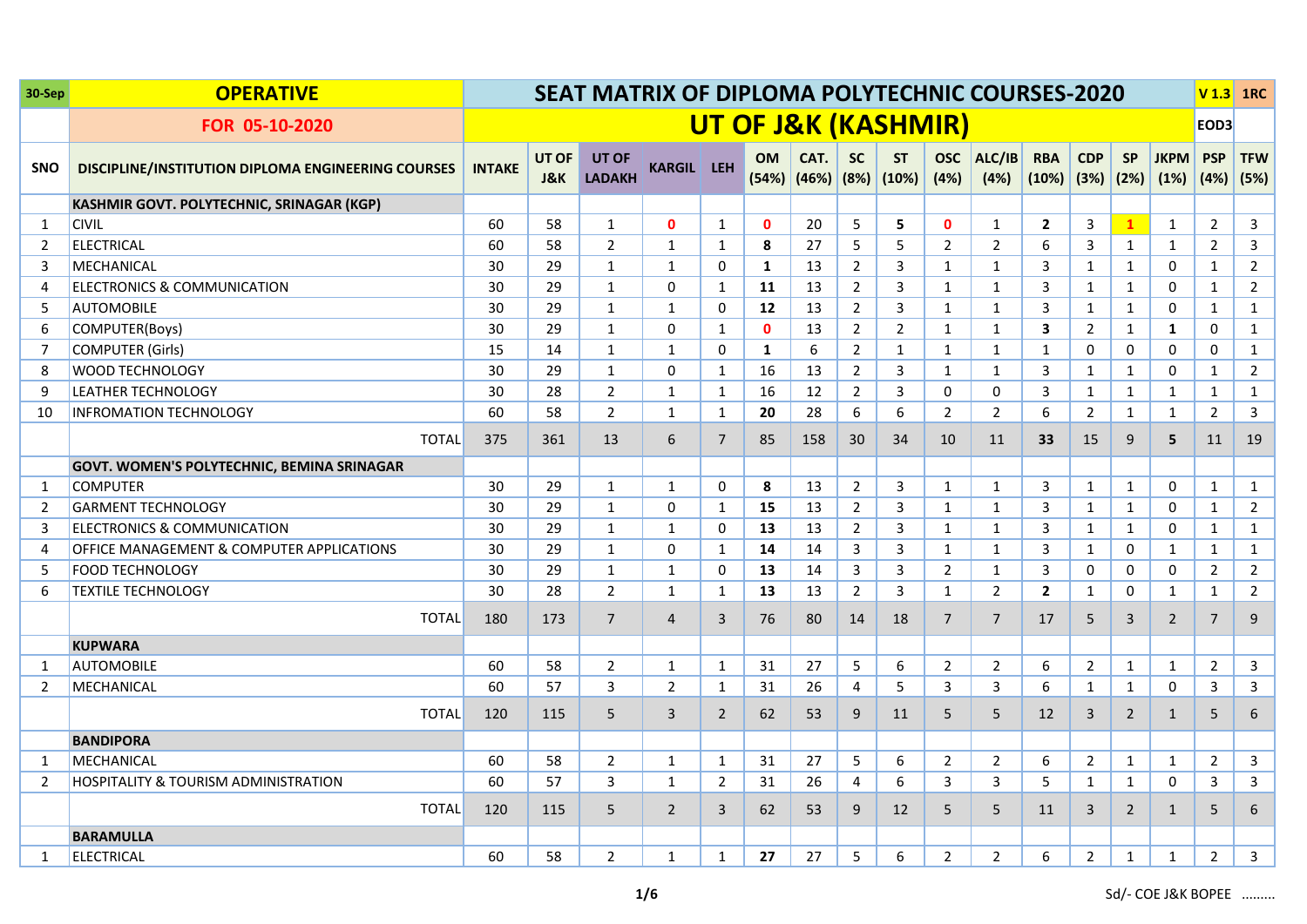| 2              | <b>ARCHITECTURAL ASSISTANTSHIP</b>           | 60   | 57   | $\overline{3}$ | $\overline{2}$ | $\mathbf{1}$   | 29               | 26          | 4              | 5   | 3              | $\overline{3}$ | 6           | $\mathbf{1}$   | $\mathbf{1}$   | $\mathbf 0$  | $\mathbf{3}$   | $\overline{3}$ |
|----------------|----------------------------------------------|------|------|----------------|----------------|----------------|------------------|-------------|----------------|-----|----------------|----------------|-------------|----------------|----------------|--------------|----------------|----------------|
|                | <b>TOTAL</b>                                 | 120  | 115  | $5\phantom{.}$ | $\mathbf{3}$   | $\overline{2}$ | 56               | 53          | 9              | 11  | 5              | 5              | 12          | $\mathbf{3}$   | $2^{\circ}$    | $\mathbf{1}$ | 5              | 6              |
|                | <b>GANDERBAL</b>                             |      |      |                |                |                |                  |             |                |     |                |                |             |                |                |              |                |                |
| $\mathbf{1}$   | <b>CIVIL</b>                                 | 60   | 58   | $\overline{2}$ | $\mathbf{1}$   | $\mathbf{1}$   | 11               | 27          | 5              | 6   | $\overline{2}$ | $2^{\circ}$    | 6           | $\overline{2}$ | $\mathbf{1}$   | $\mathbf{1}$ | $\overline{2}$ | $\mathbf{3}$   |
| $\overline{2}$ | <b>ELECTRICAL</b>                            | 60   | 57   | $\overline{3}$ | $\mathbf{1}$   | $\overline{2}$ | 31               | 26          | $\overline{4}$ | 6   | 3              | 3              | 5           | $\mathbf{1}$   | $\mathbf{1}$   | 0            | 3              | $\overline{3}$ |
|                | <b>TOTAL</b>                                 | 120  | 115  | 5              | $\overline{2}$ | 3              | 42               | 53          | 9              | 12  | 5              | 5              | 11          | $\mathbf{3}$   | $\overline{2}$ | $\mathbf{1}$ | 5              | 6              |
|                | <b>BUDGAM</b>                                |      |      |                |                |                |                  |             |                |     |                |                |             |                |                |              |                |                |
| 1              | <b>CIVIL</b>                                 | 60   | 58   | $\overline{2}$ | $\mathbf{1}$   | $\mathbf{1}$   | 21               | 27          | 5              | 6   | $\overline{2}$ | $\overline{2}$ | 6           | $\overline{2}$ | $\mathbf{1}$   | $\mathbf{1}$ | $\overline{2}$ | $\mathbf{3}$   |
| 2              | MECHANICAL                                   | 60   | 57   | 3              | $\overline{2}$ | 1              | 31               | 26          | $\overline{4}$ | 5   | 3              | $\mathbf{3}$   | 6           | $\mathbf{1}$   | $\mathbf{1}$   | $\mathbf 0$  | $\mathbf{3}$   | $\mathbf{3}$   |
|                | <b>TOTAL</b>                                 | 120  | 115  | 5              | 3              | $\overline{2}$ | 52               | 53          | 9              | 11  | 5              | 5              | 12          | 3              | $\overline{2}$ | $\mathbf{1}$ | 5              | 6              |
|                | <b>ANANTNAG</b>                              |      |      |                |                |                |                  |             |                |     |                |                |             |                |                |              |                |                |
| 1              | <b>CIVIL</b>                                 | 60   | 58   | $\overline{2}$ | $\mathbf{1}$   | $\mathbf{1}$   | $\boldsymbol{6}$ | 27          | 5              | 6   | $\overline{2}$ | $\overline{2}$ | 6           | $\overline{2}$ | $\mathbf{1}$   | $\mathbf{1}$ | $\overline{2}$ | $\mathbf{3}$   |
| $\overline{2}$ | <b>COMPUTER</b>                              | 60   | 57   | $\mathbf{3}$   | $\mathbf{1}$   | $\overline{2}$ | 17               | 26          | $\overline{4}$ | 6   | 3              | $\mathbf{3}$   | 5           | $\mathbf{1}$   | $\mathbf{1}$   | $\mathbf 0$  | $\mathbf{3}$   | $\mathbf{3}$   |
|                | <b>TOTAL</b>                                 | 120  | 115  | 5              | $\overline{2}$ | $\mathbf{3}$   | 23               | 53          | 9              | 12  | 5              | 5              | 11          | 3              | $\overline{2}$ | $\mathbf{1}$ | 5              | 6              |
|                | <b>SHOPIAN</b>                               |      |      |                |                |                |                  |             |                |     |                |                |             |                |                |              |                |                |
| 1              | <b>ELECTRONICS &amp; COMMUNICATION</b>       | 60   | 58   | $\overline{2}$ | $\mathbf{1}$   | $\mathbf{1}$   | 27               | 27          | 5              | 6   | $\overline{2}$ | $\overline{2}$ | 6           | $\overline{2}$ | $\mathbf{1}$   | $\mathbf{1}$ | $\overline{2}$ | $\mathbf{3}$   |
| $\overline{2}$ | <b>INSTRUMENTATION &amp; CONTROL</b>         | 60   | 57   | $\mathbf{3}$   | $\overline{2}$ | $\mathbf{1}$   | 29               | 26          | 4              | 5   | 3              | $\overline{3}$ | 6           | $\mathbf{1}$   | $\mathbf{1}$   | $\mathbf{0}$ | $\mathbf{3}$   | $\mathbf{3}$   |
|                | <b>TOTAL</b>                                 | 120  | 115  | 5              | $\overline{3}$ | $\overline{2}$ | 56               | 53          | 9              | 11  | 5              | 5              | 12          | 3              | $\overline{2}$ | 1            | 5              | 6              |
|                | <b>KULGAM</b>                                |      |      |                |                |                |                  |             |                |     |                |                |             |                |                |              |                |                |
| 1              | <b>CIVIL</b>                                 | 60   | 58   | $\overline{2}$ | $\mathbf{1}$   | 1              | 29               | 27          | 5              | 6   | $\overline{2}$ | $\overline{2}$ | 6           | $\overline{2}$ | $\mathbf{1}$   | $\mathbf{1}$ | $\overline{2}$ | $\mathbf{3}$   |
| $\overline{2}$ | <b>ELECTRICAL</b>                            | 60   | 57   | $\mathbf{3}$   | $\mathbf{1}$   | $\overline{2}$ | 29               | 26          | 4              | 6   | 3              | $\overline{3}$ | 5           | $\mathbf{1}$   | $\mathbf{1}$   | $\mathbf 0$  | 3              | $\mathbf{3}$   |
|                | <b>TOTAL</b>                                 | 120  | 115  | 5              | $\overline{2}$ | $\mathbf{3}$   | 58               | 53          | 9              | 12  | 5              | 5              | 11          | 3              | $\overline{2}$ | $\mathbf{1}$ | 5              | 6              |
|                | (KASHMIR) TOTAL (GOVT.)                      | 1515 | 1454 | 60             | 30             | 30             | 572              | 662         | 116            | 144 | 57             | 58             | 142         | 44             | 28             | 15           | 58             | 76             |
|                | SSM POLYTECHNIC, PARIHASPORA PATTAN, KASHMIR |      |      |                |                |                |                  |             |                |     |                |                |             |                |                |              |                |                |
| 1              | <b>CIVIL</b>                                 | 51   | 50   |                |                |                |                  |             |                |     |                |                |             |                |                |              |                | $\mathsf{3}$   |
| 2              | <b>ELECTRICAL</b>                            | 51   | 51   |                |                |                |                  |             |                |     |                |                |             |                |                |              |                | $\mathsf{3}$   |
| 3              | MECHANICAL                                   | 51   | 51   |                |                |                |                  |             |                |     |                |                |             |                |                |              |                | $\mathbf{3}$   |
| 4              | <b>ELECTRONICS &amp; COMMUNICATION</b>       | 51   | 51   |                |                |                |                  |             |                |     |                |                |             |                |                |              |                | $\mathbf{3}$   |
| 5              | <b>COMPUTER</b>                              | 26   | 26   |                |                |                |                  |             |                |     |                |                |             |                |                |              |                | $\overline{2}$ |
| 6              | <b>INFROMATION TECHNOLOGY</b>                | 26   | 26   |                |                |                |                  |             |                |     |                |                |             |                |                |              |                | $\mathbf{1}$   |
|                | <b>TOTAL</b>                                 | 256  | 255  | $\mathbf 0$    | $\mathbf 0$    | $\mathbf 0$    | $\mathbf 0$      | $\mathbf 0$ | $\mathbf{0}$   | 0   | $\mathbf 0$    | $\pmb{0}$      | $\mathbf 0$ | $\mathbf 0$    | $\mathbf 0$    | $\mathbf 0$  | $\mathbf 0$    | 15             |
|                | KITE POLYTECHNIC, WAVOOSA RANGRETH, KASHMIR  |      |      |                |                |                |                  |             |                |     |                |                |             |                |                |              |                |                |
| $\mathbf{1}$   | <b>CIVIL</b>                                 | 46   | 45   |                |                |                |                  |             |                |     |                |                |             |                |                |              |                | $\mathbf{3}$   |
|                |                                              |      |      |                |                |                |                  |             |                |     |                |                |             |                |                |              |                |                |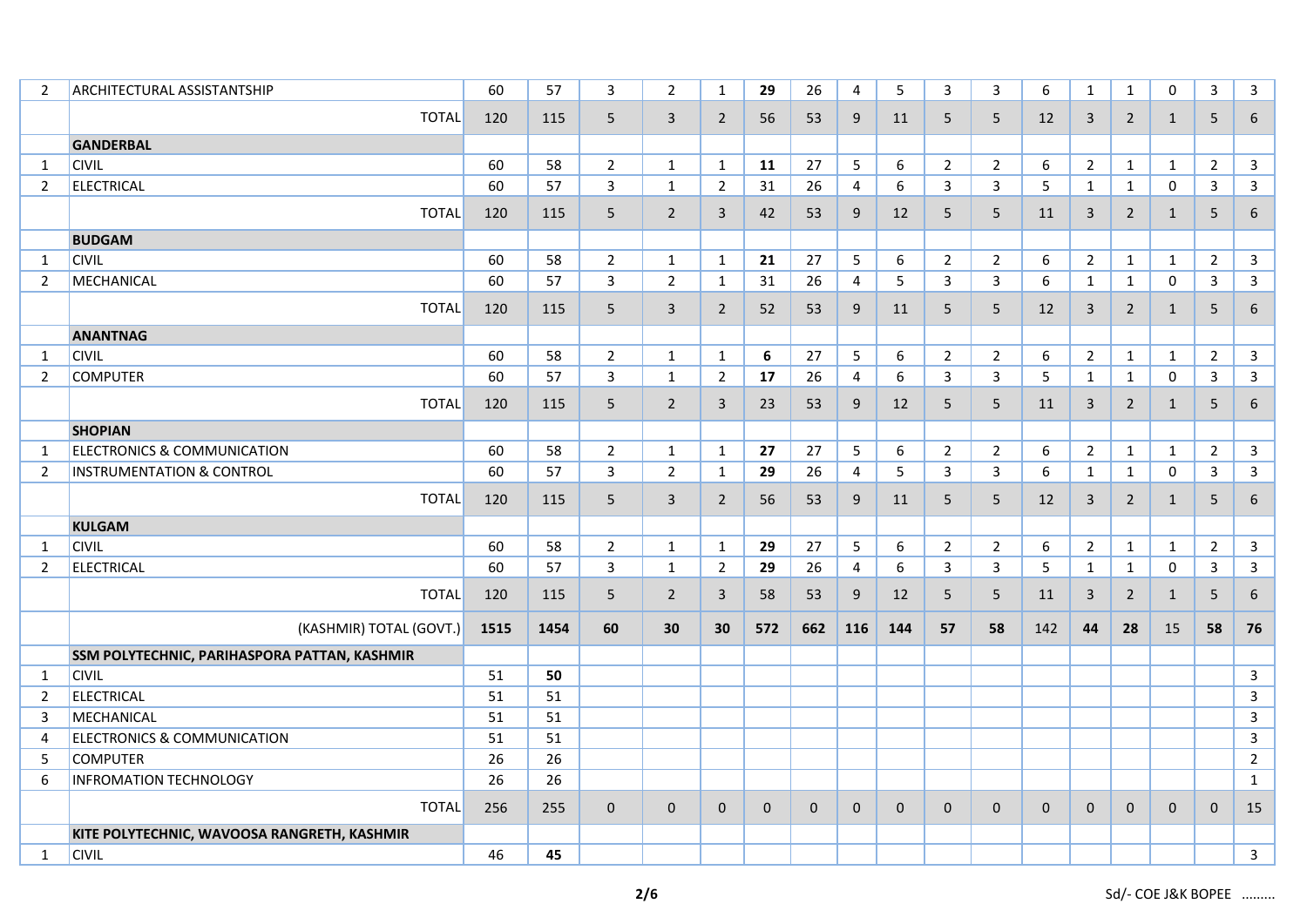| $\overline{2}$ | <b>ELECTRICAL</b>                                                  | 46            | 46                      |                               |                   |              |                   |              |              |                                             |                    |                |                                  |              |                |                     |                           | $\overline{3}$ |
|----------------|--------------------------------------------------------------------|---------------|-------------------------|-------------------------------|-------------------|--------------|-------------------|--------------|--------------|---------------------------------------------|--------------------|----------------|----------------------------------|--------------|----------------|---------------------|---------------------------|----------------|
| 3              | MECHANICAL                                                         | 46            | 46                      |                               |                   |              |                   |              |              |                                             |                    |                |                                  |              |                |                     |                           | $\overline{2}$ |
| 4              | <b>ELECTRONICS &amp; COMMUNICATION</b>                             | 31            | 31                      |                               |                   |              |                   |              |              |                                             |                    |                |                                  |              |                |                     |                           | $\overline{2}$ |
| 5              | <b>COMPUTER</b>                                                    | 31            | 31                      |                               |                   |              |                   |              |              |                                             |                    |                |                                  |              |                |                     |                           | $\overline{2}$ |
|                | <b>TOTAL</b>                                                       | 200           | 199                     | $\Omega$                      | $\Omega$          | $\Omega$     | $\mathbf{0}$      | $\Omega$     | $\mathbf{0}$ | $\mathbf{0}$                                | $\mathbf{0}$       | $\mathbf{0}$   | $\mathbf{0}$                     | $\mathbf{0}$ | $\mathbf{0}$   | $\mathbf{0}$        | $\mathbf{0}$              | 12             |
|                | MASTERPRO INSTITUTE OF TECHNOLOGY, NOWGAM,<br><b>SRINAGAR</b>      |               |                         |                               |                   |              |                   |              |              |                                             |                    |                |                                  |              |                |                     |                           |                |
| 1              | <b>CIVIL</b>                                                       | 138           | 138                     |                               |                   |              |                   |              |              |                                             |                    |                |                                  |              |                |                     |                           | 8              |
| $\overline{2}$ | <b>ELECTRICAL</b>                                                  | 46            | 46                      |                               |                   |              |                   |              |              |                                             |                    |                |                                  |              |                |                     |                           | $\mathsf{3}$   |
| 3              | MECHANICAL                                                         | 31            | 31                      |                               |                   |              |                   |              |              |                                             |                    |                |                                  |              |                |                     |                           | $\overline{2}$ |
| 4              | <b>ELECTRONICS &amp; COMMUNICATION</b>                             | 46            | 46                      |                               |                   |              |                   |              |              |                                             |                    |                |                                  |              |                |                     |                           | $\overline{2}$ |
| 5              | <b>COMPUTER</b>                                                    | 31            | 31                      |                               |                   |              |                   |              |              |                                             |                    |                |                                  |              |                |                     |                           | $\overline{2}$ |
|                | <b>TOTAL</b>                                                       | 292           | 292                     | $\mathbf{0}$                  | $\mathbf{0}$      | $\mathbf{0}$ | $\mathbf{0}$      | $\mathbf{0}$ | $\mathbf{0}$ | $\mathbf{0}$                                | $\mathbf{0}$       | $\mathbf{0}$   | $\mathbf{0}$                     | $\mathbf{0}$ | $\mathbf{0}$   | $\mathbf{0}$        | $\mathbf{0}$              | 17             |
|                | ROYAL POLYTECHNIC, GOGJI BAGH, SRINAGAR                            |               |                         |                               |                   |              |                   |              |              |                                             |                    |                |                                  |              |                |                     |                           |                |
| 1              | <b>COMPUTER</b>                                                    | 31            | 31                      |                               |                   |              |                   |              |              |                                             |                    |                |                                  |              |                |                     |                           | $\overline{2}$ |
| 2              | <b>CIVIL (PHE)</b>                                                 | 31            | 31                      |                               |                   |              |                   |              |              |                                             |                    |                |                                  |              |                |                     |                           | $\overline{2}$ |
| 3              | <b>MEDICAL ELECTRONICS</b>                                         | 31            | 31                      |                               |                   |              |                   |              |              |                                             |                    |                |                                  |              |                |                     |                           | $\overline{2}$ |
| 4              | QUANTITY SURVEYING & CONSTRUCTION MANAGEMENT                       | 31            | 31                      |                               |                   |              |                   |              |              |                                             |                    |                |                                  |              |                |                     |                           | $\mathbf{1}$   |
|                | <b>TOTAL</b>                                                       | 124           | 124                     | 0                             | $\mathbf 0$       | $\mathbf 0$  | $\mathbf 0$       | $\mathbf{0}$ | $\mathbf 0$  | $\mathbf{0}$                                | $\mathbf 0$        | $\mathbf{0}$   | $\mathbf{0}$                     | $\mathbf{0}$ | $\mathbf 0$    | $\mathbf 0$         | $\mathsf{O}\xspace$       | $\overline{7}$ |
|                | (KASHMIR) TOTAL (PVT.)                                             | 872           | 870                     | $\mathbf{0}$                  | $\mathbf{0}$      | $\mathbf{0}$ | $\mathbf 0$       | $\mathbf{0}$ | $\mathbf 0$  | $\mathbf{0}$                                | $\mathbf{0}$       | $\mathbf 0$    | $\mathbf{0}$                     | $\mathbf{0}$ | $\mathbf{0}$   | $\mathbf{0}$        | $\mathbf{0}$              | 51             |
|                | (KASHMIR) TOTAL (GOVT+PVT)                                         | 2387          | 2324                    | 60                            | 30                | 30           | 572               | 662          | 116          | 144                                         | 57                 | 58             | 142                              | 44           | 28             | 15                  | 58                        | 127            |
|                |                                                                    |               |                         |                               |                   |              | UT OF J&K (JAMMU) |              |              |                                             |                    |                |                                  |              |                |                     |                           |                |
| <b>SNO</b>     | <b>DISCIPLINE/INSTITUTION DIPLOMA ENGINEERING COURSES</b>          | <b>INTAKE</b> | UT OF<br><b>J&amp;K</b> | <b>UT OF</b><br><b>LADAKH</b> | <b>KARGIL LEH</b> |              | <b>OM</b>         | CAT.         | <b>SC</b>    | <b>ST</b><br>$(54%)$ $(46%)$ $(8%)$ $(10%)$ | <b>OSC</b><br>(4%) | ALC/IB<br>(4%) | <b>RBA</b><br>$(10\%)$ (3%) (2%) | <b>CDP</b>   | <b>SP</b>      | <b>JKPM</b><br>(1%) | <b>PSP</b><br>$(4%)$ (5%) | <b>TFW</b>     |
|                | BABA GHULAM SHAH BADSHAH, UNIVERSITY, RAJOURI,<br><b>JAMMU</b>     |               |                         |                               |                   |              |                   |              |              |                                             |                    |                |                                  |              |                |                     |                           |                |
| 1              | <b>CIVIL</b>                                                       | 40            | 38                      | $\overline{2}$                | $\mathbf{1}$      | $\mathbf{1}$ | 14                | 17           | $\mathbf{3}$ | $\overline{4}$                              | $\mathbf{1}$       | $\overline{2}$ | $\overline{4}$                   | $\mathbf{1}$ | $\mathbf{1}$   | $\mathbf 0$         | $\mathbf{1}$              | $\mathbf{3}$   |
| $\overline{2}$ | <b>ELECTRICAL</b>                                                  | 40            | 38                      | $\overline{2}$                | $\mathbf{1}$      | $\mathbf{1}$ | 20                | 17           | 3            | 4                                           | $\overline{2}$     | $\mathbf{1}$   | 3                                | $\mathbf{1}$ | 1              | $\mathbf{1}$        | 1                         | $\mathbf{3}$   |
| 3              | MECHANICAL                                                         | 40            | 39                      | $\mathbf{1}$                  | $\mathbf{1}$      | 0            | 19                | 18           | 4            | 3                                           | $\mathbf{1}$       | $\mathbf{1}$   | 3                                | $2^{\circ}$  | $\mathbf{1}$   | $\mathbf{1}$        | $\overline{2}$            | $\mathbf{3}$   |
| $\overline{4}$ | <b>ELECTRONICS &amp; COMMUNICATION</b>                             | 40            | 39                      | $\mathbf{1}$                  | 0                 | $\mathbf{1}$ | 21                | 18           | 4            | 3                                           | $\mathbf{1}$       | $\mathbf{1}$   | $\overline{4}$                   | $2^{\circ}$  | $\mathbf{1}$   | 0                   | $\overline{2}$            | $\mathbf{3}$   |
|                | <b>TOTAL</b>                                                       | 160           | 154                     | 6                             | 3                 | $\mathbf{3}$ | 74                | 70           | 14           | 14                                          | 5                  | 5              | 14                               | 6            | $\overline{4}$ | $\overline{2}$      | 6                         | 12             |
|                | <b>GOVERNEMENT BOYS POLYTECHNIC, BIKRAM CHOWK,</b><br><b>JAMMU</b> |               |                         |                               |                   |              |                   |              |              |                                             |                    |                |                                  |              |                |                     |                           |                |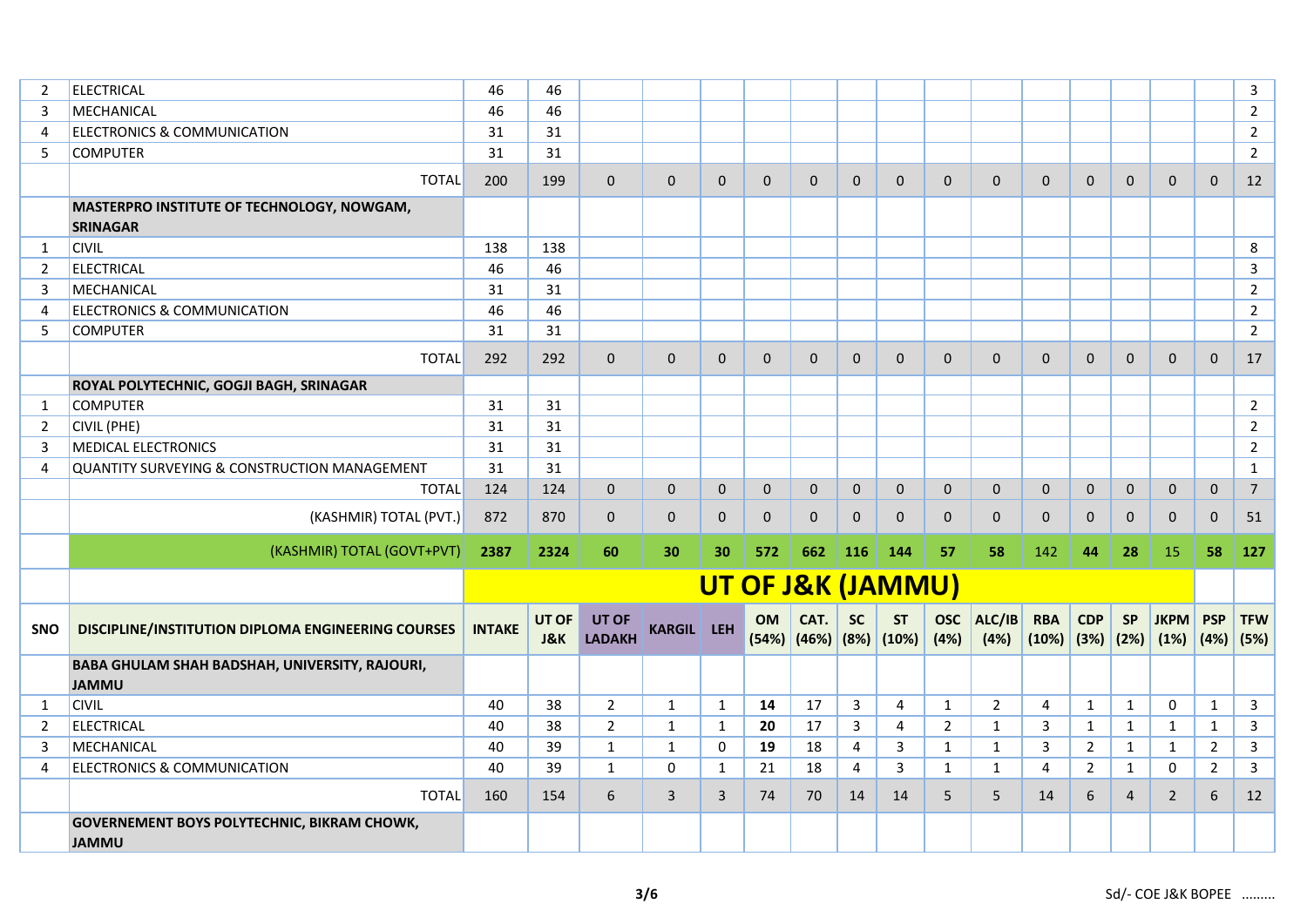| 1              | <b>CIVIL</b>                             | 45  | 43  | 1              | $\mathbf{0}$   | $\mathbf{1}$   | $\mathbf{0}$            | 12             | $\mathbf{0}$   | 4              | $\overline{2}$ | $\overline{2}$ | $\overline{2}$ | $\mathbf{0}$   | $\mathbf{0}$   | $\mathbf 0$    | $\overline{2}$ | $\overline{2}$          |
|----------------|------------------------------------------|-----|-----|----------------|----------------|----------------|-------------------------|----------------|----------------|----------------|----------------|----------------|----------------|----------------|----------------|----------------|----------------|-------------------------|
| 2              | <b>ELECTRICAL</b>                        | 45  | 43  | $\mathbf{1}$   | $\mathbf{0}$   | $\mathbf{1}$   | $\mathbf{0}$            | 19             | $\mathbf{2}$   | 4              | $\overline{2}$ | $\overline{2}$ | $\overline{4}$ | $\mathbf{1}$   | $\mathbf{1}$   | $\mathbf{1}$   | $\overline{2}$ | $2^{\circ}$             |
| 3              | <b>MECHANICAL</b>                        | 45  | 43  | $\overline{2}$ | $\mathbf{1}$   | $\mathbf{1}$   | $\mathbf{0}$            | 17             | $\mathbf{1}$   | 4              | $\mathbf{1}$   | $\overline{2}$ | $\overline{4}$ | $\mathbf{1}$   | $\mathbf{1}$   | $\mathbf{1}$   | $\overline{2}$ | $2^{\circ}$             |
| $\overline{4}$ | <b>AUTOMOBILE</b>                        | 35  | 34  | $\mathbf{1}$   | $\mathbf{1}$   | $\mathbf 0$    | 11                      | 16             | $\mathbf{3}$   | 4              | $\mathbf{1}$   | $\mathbf{1}$   | $\overline{4}$ | $\mathbf{1}$   | $\mathbf 0$    | $\mathbf{1}$   | $\mathbf{1}$   | $\overline{2}$          |
| 5              | <b>ARCHITECTURAL ASSISTANTSHIP</b>       | 30  | 29  | 1              | $\Omega$       | $\mathbf{1}$   | 8                       | 13             | $2^{\circ}$    | 3              | $\mathbf{1}$   | $\mathbf{1}$   | 3              | $\mathbf{1}$   | $\mathbf{1}$   | $\mathbf 0$    | $\mathbf{1}$   | $\overline{2}$          |
| 6              | <b>COMPUTER</b>                          | 35  | 34  | $\mathbf{1}$   | $\mathbf{1}$   | $\mathbf 0$    | $\mathbf{0}$            | 13             | $\mathbf{0}$   | 4              | $\mathbf{1}$   | $\mathbf{1}$   | $\overline{4}$ | $\mathbf{1}$   | $\mathbf{1}$   | $\mathbf 0$    | $\mathbf{1}$   | $\overline{2}$          |
| $\overline{7}$ | <b>TRAVEL &amp; TOURISM (Boys)</b>       | 30  | 29  | 1              | $\Omega$       | $\mathbf{1}$   | 15                      | 13             | $2^{\circ}$    | 3              | $\mathbf{1}$   | $\mathbf{1}$   | 3              | $\mathbf{1}$   | $\mathbf{1}$   | $\mathbf 0$    | $\mathbf{1}$   | $\mathbf{1}$            |
| 8              | <b>TRAVEL &amp; TOURISM (Girls)</b>      | 15  | 14  | $\mathbf{1}$   | $\mathbf{1}$   | $\mathbf 0$    | $\overline{\mathbf{z}}$ | 6              | $\mathbf{1}$   | $\mathbf{1}$   | $\mathbf{1}$   | $\mathbf{1}$   | $\mathbf{1}$   | $\mathbf 0$    | $\mathbf 0$    | $\mathbf 0$    | $\mathbf{1}$   | $\mathbf{1}$            |
| 9              | <b>INSTRUMENTATION &amp; CONTROL</b>     | 30  | 29  | $\mathbf{1}$   | $\Omega$       | $\mathbf{1}$   | 15                      | 13             | $2^{\circ}$    | 3              | $\mathbf{1}$   | $\mathbf{1}$   | 3              | $\mathbf{1}$   | $\mathbf{1}$   | $\mathbf 0$    | $\mathbf{1}$   | $2^{\circ}$             |
| 10             | <b>INFORMATION TECHNOLOGY</b>            | 60  | 57  | 3              | $\overline{2}$ | $\mathbf{1}$   | 16                      | 26             | 5              | 6              | $\overline{2}$ | $\overline{2}$ | 6              | 3              | $\mathbf 0$    | $\mathbf{1}$   | $\mathbf{1}$   | 3                       |
|                | <b>TOTAL</b>                             | 370 | 355 | 13             | 6              | $\overline{7}$ | 72                      | 148            | 18             | 36             | 13             | 14             | 34             | 10             | 6              | $\overline{4}$ | 13             | 19                      |
|                | WOMEN'S POLYTECHNIC, SHIV NAGAR, JAMMU   |     |     |                |                |                |                         |                |                |                |                |                |                |                |                |                |                |                         |
| 1              | <b>ELECTRONICS &amp; COMMUNICATION</b>   | 30  | 29  | $\mathbf{1}$   | $\mathbf{1}$   | 0              | 13                      | 13             | $\overline{2}$ | $\mathbf{3}$   | $\mathbf{1}$   | $\mathbf{1}$   | 3              | $\mathbf{1}$   | $\mathbf{1}$   | 0              | $\mathbf{1}$   | $\overline{2}$          |
| $\overline{2}$ | OFFICE MANAGEMENT & COMPUTER APPLICATION | 15  | 14  | $\mathbf{1}$   | 0              | $\mathbf{1}$   | $\overline{\mathbf{z}}$ | 6              | $\mathbf{1}$   | $\mathbf{1}$   | $\mathbf{1}$   | $\mathbf{1}$   | $\mathbf{1}$   | 0              | 0              | $\mathbf 0$    | $\mathbf{1}$   | $\mathbf{1}$            |
| 3              | <b>COMPUTER</b>                          | 30  | 29  | $\mathbf{1}$   | $\mathbf{1}$   | 0              | 10                      | 14             | $\mathbf{3}$   | 3              | $\mathbf{1}$   | $\mathbf{1}$   | 3              | $\mathbf{1}$   | $\mathbf{1}$   | $\mathbf{1}$   | 0              | $\overline{2}$          |
| 4              | <b>TEXTILE DESIGNING</b>                 | 15  | 15  | 0              | 0              | 0              | 8                       | $\overline{7}$ | $\mathbf{1}$   | $\overline{2}$ | 0              | 0              | $\overline{2}$ | $\mathbf{1}$   | 0              | $\mathbf 0$    | $\mathbf{1}$   | $\mathbf 0$             |
|                | <b>TOTAL</b>                             | 90  | 87  | $\overline{3}$ | $2^{\circ}$    | $\mathbf{1}$   | 38                      | 40             | $7^{\circ}$    | 9              | $\overline{3}$ | 3              | 9              | $\overline{3}$ | $\overline{2}$ | $\mathbf{1}$   | $\mathbf{3}$   | 5                       |
|                | <b>REASI</b>                             |     |     |                |                |                |                         |                |                |                |                |                |                | 3              |                |                |                |                         |
| 1              | <b>COMPUTER</b>                          | 60  | 58  | $\overline{2}$ | $\mathbf{1}$   | $\mathbf{1}$   | 30                      | 27             | 5              | 6              | $\overline{2}$ | $\overline{2}$ | 6              | $\overline{2}$ | $\mathbf{1}$   | $\mathbf{1}$   | $\overline{2}$ | $\mathbf{3}$            |
| $\overline{2}$ | <b>ELECTRICAL</b>                        | 60  | 57  | 3              | $\overline{2}$ | $\mathbf{1}$   | 29                      | 26             | $\overline{4}$ | 5              | 3              | $\overline{3}$ | 6              | $\mathbf{1}$   | $\mathbf{1}$   | $\mathbf 0$    | $\mathbf{3}$   | $\overline{\mathbf{3}}$ |
|                | <b>TOTAL</b>                             | 120 | 115 | 5              | $\overline{3}$ | $\overline{2}$ | 59                      | 53             | 9              | 11             | 5              | 5              | 12             | $\overline{3}$ | $\overline{2}$ | $\mathbf{1}$   | 5              | 6                       |
|                | <b>POONCH</b>                            |     |     |                |                |                |                         |                |                |                |                |                |                |                |                |                |                |                         |
| 1              | <b>ELECTRICAL</b>                        | 60  | 58  | $\overline{2}$ | $\mathbf{1}$   | $\mathbf{1}$   | 30                      | 27             | 5              | 6              | $\overline{2}$ | $\overline{2}$ | 6              | $\overline{2}$ | $\mathbf{1}$   | $\mathbf{1}$   | $\overline{2}$ | $\mathbf{3}$            |
| $\overline{2}$ | ELECTRONICS & COMMUNICATION              | 60  | 57  | $\overline{3}$ | $\mathbf{1}$   | $\overline{2}$ | 31                      | 26             | $\overline{4}$ | 6              | 3              | 3              | 5              | $\mathbf{1}$   | $\mathbf{1}$   | $\mathbf 0$    | 3              | $\mathbf{3}$            |
|                | <b>TOTAL</b>                             | 120 | 115 | 5              | $\overline{2}$ | $\mathbf{3}$   | 61                      | 53             | 9              | 12             | 5              | 5              | 11             | 3              | $\overline{2}$ | $\mathbf{1}$   | $5\phantom{.}$ | 6                       |
|                | <b>KATHUA</b>                            |     |     |                |                |                |                         |                |                |                |                |                |                |                |                |                |                |                         |
| 1              | <b>INSTRUMENTATION &amp; CONTROL</b>     | 30  | 29  | $\mathbf{1}$   | $\mathbf{1}$   | 0              | 16                      | 13             | $\overline{2}$ | 3              | $\mathbf{1}$   | $\mathbf{1}$   | 3              | $\mathbf{1}$   | $\mathbf{1}$   | 0              | $\mathbf{1}$   | $2^{\circ}$             |
| $\overline{2}$ | MECHANICAL                               | 60  | 57  | 3              | $\mathbf{1}$   | $\overline{2}$ | 27                      | 27             | 5              | 6              | $\overline{2}$ | $\overline{2}$ | 6              | $\overline{2}$ | $\mathbf{1}$   | $\mathbf{1}$   | $\overline{2}$ | $\mathbf{3}$            |
|                | <b>TOTAL</b>                             | 90  | 86  | $\overline{4}$ | $\overline{2}$ | $\overline{2}$ | 43                      | 40             | $\overline{7}$ | 9              | 3              | 3              | 9              | 3              | $\overline{2}$ | $\mathbf{1}$   | $\mathbf{3}$   | 5                       |
|                | <b>SAMBA</b>                             |     |     |                |                |                |                         |                |                |                |                |                |                |                |                |                |                |                         |
| 1              | <b>CIVIL</b>                             | 60  | 58  | $\overline{2}$ | $\mathbf{1}$   | $\mathbf{1}$   | 24                      | 27             | 5              | 6              | $\overline{2}$ | $\overline{2}$ | 6              | $\overline{2}$ | $\mathbf{1}$   | $\mathbf{1}$   | $\overline{2}$ | 3 <sup>1</sup>          |
| $\overline{2}$ | <b>AUTOMOBILE</b>                        | 60  | 57  | 3              | $\mathbf{1}$   | $\overline{2}$ | 31                      | 26             | $\overline{4}$ | 5              | 3              | 3              | 6              | 1              | $\mathbf{1}$   | $\mathbf 0$    | 3              | 3 <sup>1</sup>          |
|                | <b>TOTAL</b>                             | 120 | 115 | 5              | $\overline{2}$ | $\overline{3}$ | 55                      | 53             | 9              | 11             | 5              | 5              | 12             | $\overline{3}$ | $\overline{2}$ | $\mathbf{1}$   | 5              | 6                       |
|                | <b>UDHAMPUR</b>                          |     |     |                |                |                |                         |                |                |                |                |                |                |                |                |                |                |                         |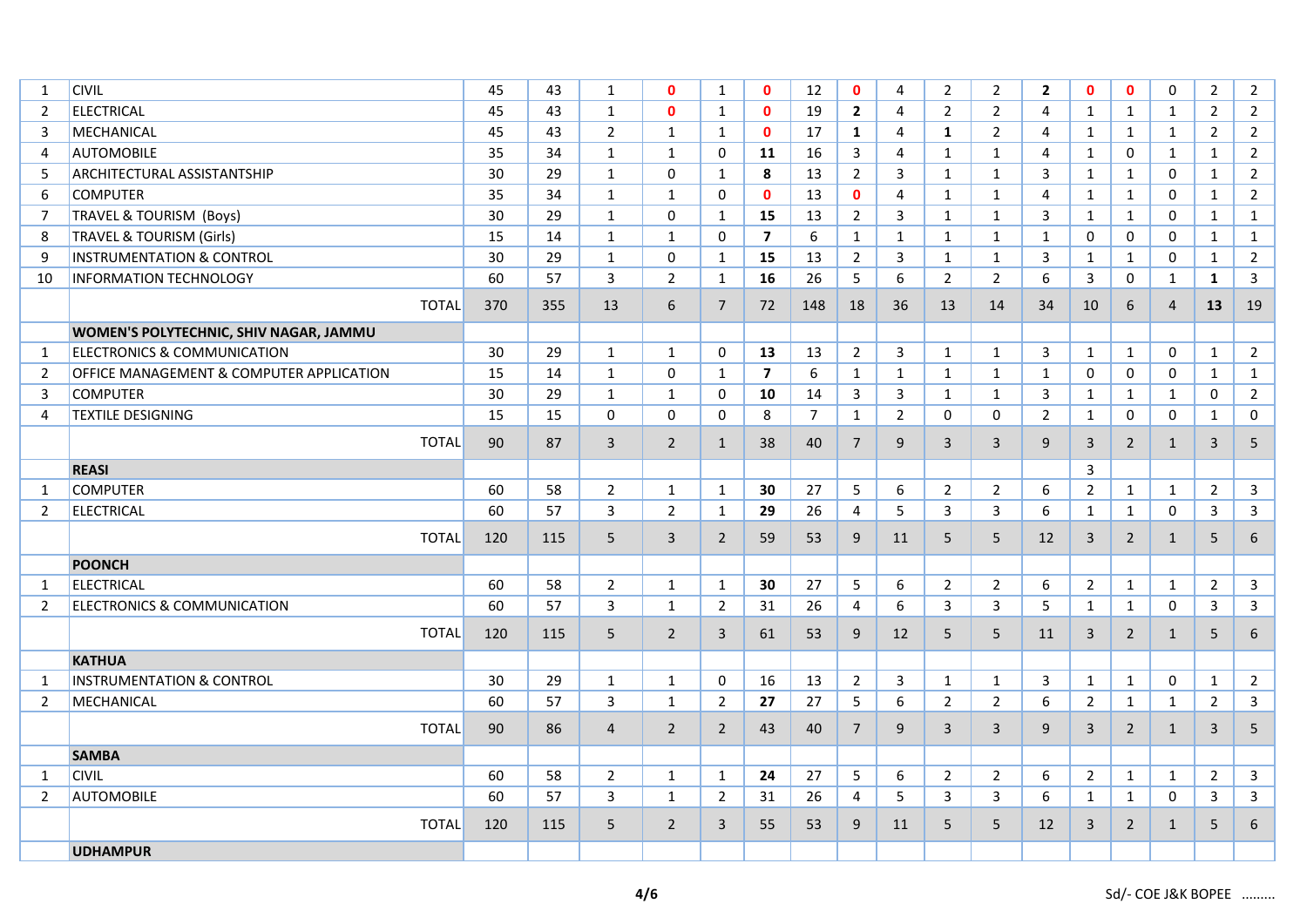| 1              | <b>CIVIL</b>                           | 60   | 58   | $\overline{2}$ | $\mathbf{1}$   | $\mathbf{1}$   | 27           | 27           | 5              | 6                | $\overline{2}$ | $\overline{2}$  | 6            | $\overline{2}$ | $\mathbf{1}$   | $\mathbf{1}$ | $\overline{2}$  | 3                |
|----------------|----------------------------------------|------|------|----------------|----------------|----------------|--------------|--------------|----------------|------------------|----------------|-----------------|--------------|----------------|----------------|--------------|-----------------|------------------|
| $\overline{2}$ | <b>AUTOMOBILE</b>                      | 60   | 57   | 3              | $\overline{2}$ | 1              | 31           | 26           | 4              | 6                | 3              | 3               | 5            | $\mathbf{1}$   | $\mathbf{1}$   | 0            | 3               | 3                |
|                | <b>TOTAL</b>                           | 120  | 115  | 5              | 3              | $\overline{2}$ | 58           | 53           | 9              | 12               | 5              | 5               | 11           | 3              | $\overline{2}$ | $\mathbf{1}$ | 5               | 6                |
|                | <b>RAMBAN</b>                          |      |      |                |                |                |              |              |                |                  |                |                 |              |                |                |              |                 |                  |
| $\mathbf{1}$   | <b>ELECTRICAL</b>                      | 60   | 58   | $\overline{2}$ | $\mathbf{1}$   | $\mathbf{1}$   | 31           | 27           | 5              | $\boldsymbol{6}$ | $\overline{2}$ | $\overline{2}$  | 6            | $\overline{2}$ | $\mathbf{1}$   | $\mathbf{1}$ | $\overline{2}$  | $\mathsf{3}$     |
| $\overline{2}$ | <b>ELECTRONICS &amp; COMMUNICATION</b> | 60   | 57   | 3              | $\mathbf{1}$   | $\overline{2}$ | 31           | 26           | 4              | 5                | 3              | $\mathbf{3}$    | 6            | $\mathbf{1}$   | $\mathbf{1}$   | $\mathbf 0$  | 3               | $\mathbf{3}$     |
|                | <b>TOTAL</b>                           | 120  | 115  | 5              | $\overline{2}$ | $\mathsf{3}$   | 62           | 53           | 9              | 11               | 5              | $5\phantom{.0}$ | 12           | 3              | $\overline{2}$ | $\mathbf{1}$ | 5               | $\boldsymbol{6}$ |
|                | <b>DODA</b>                            |      |      |                |                |                |              |              |                |                  |                |                 |              |                |                |              |                 |                  |
| 1              | <b>CIVIL</b>                           | 60   | 58   | $\overline{2}$ | $\mathbf{1}$   | $\mathbf{1}$   | 28           | 27           | 5              | 6                | $\overline{2}$ | $\overline{2}$  | 6            | $2^{\circ}$    | $\mathbf{1}$   | $\mathbf{1}$ | $\overline{2}$  | $\mathbf{3}$     |
| $\overline{2}$ | <b>MODERN OFFICE PRACTICE</b>          | 30   | 29   | 1              | $\mathbf 0$    | 1              | 16           | 13           | $\overline{2}$ | 3                | $\mathbf{1}$   | $\mathbf{1}$    | 3            | $\mathbf{1}$   | $\mathbf{1}$   | 0            | $\mathbf{1}$    | $\overline{2}$   |
|                | <b>TOTAL</b>                           | 90   | 87   | 3              | $\mathbf{1}$   | $\overline{2}$ | 44           | 40           | $\overline{7}$ | 9                | 3              | $\mathbf{3}$    | 9            | $\overline{3}$ | $\overline{2}$ | 1            | $\mathbf{3}$    | 5                |
|                | <b>KISHTWAR</b>                        |      |      |                |                |                |              |              |                |                  |                |                 |              |                |                |              |                 |                  |
| $\mathbf{1}$   | <b>CIVIL</b>                           | 60   | 58   | $\overline{2}$ | $\mathbf{1}$   | $\mathbf{1}$   | 29           | 27           | $5\phantom{.}$ | 6                | $\overline{2}$ | $\overline{2}$  | 6            | $2^{\circ}$    | $\mathbf{1}$   | $\mathbf{1}$ | $\overline{2}$  | $\mathbf{3}$     |
| $\overline{2}$ | ELECTRICAL                             | 60   | 57   | $\mathbf{3}$   | $\mathbf{1}$   | $\overline{2}$ | 31           | 26           | 4              | 6                | 3              | $\mathbf{3}$    | 5            | $\mathbf{1}$   | $\mathbf{1}$   | $\mathsf{O}$ | $\mathbf{3}$    | $\mathbf{3}$     |
|                | <b>TOTAL</b>                           | 120  | 115  | 5              | $\overline{2}$ | 3              | 60           | 53           | 9              | 12               | 5              | $5\phantom{.0}$ | 11           | 3              | $\overline{2}$ | $\mathbf{1}$ | $5\phantom{.0}$ | 6                |
|                | (JAMMU) TOTAL (GOVT.)                  | 1520 | 1459 | 59             | 28             | 31             | 626          | 656          | 107            | 146              | 57             | 58              | 144          | 43             | 28             | 15           | 58              | 82               |
|                | <b>NITS</b>                            |      |      |                |                |                |              |              |                |                  |                |                 |              |                |                |              |                 |                  |
| 1              | <b>CIVIL</b>                           | 153  | 151  |                |                |                |              |              |                |                  |                |                 |              |                |                |              |                 | $\boldsymbol{9}$ |
| $\overline{2}$ | <b>ELECTRICAL</b>                      | 51   | 49   |                |                |                |              |              |                |                  |                |                 |              |                |                |              |                 | $\overline{3}$   |
| 3              | MECHANICAL                             | 51   | 51   |                |                |                |              |              |                |                  |                |                 |              |                |                |              |                 | $\overline{3}$   |
| $\overline{4}$ | <b>ELECTRONICS &amp; COMMUNICATION</b> | 51   | 51   |                |                |                |              |              |                |                  |                |                 |              |                |                |              |                 | $\mathbf{3}$     |
| 5              | <b>COMPUTER</b>                        | 51   | 51   |                |                |                |              |              |                |                  |                |                 |              |                |                |              |                 | $\overline{3}$   |
|                | <b>TOTAL</b>                           | 357  | 353  | $\mathbf 0$    | $\mathbf 0$    | $\mathbf{0}$   | $\mathbf 0$  | $\mathbf{0}$ | $\mathbf{0}$   | $\mathbf 0$      | $\mathbf{0}$   | $\mathbf 0$     | $\mathbf 0$  | $\mathbf{0}$   | $\mathbf{0}$   | $\mathbf{0}$ | $\mathbf 0$     | 21               |
|                | <b>IECS</b>                            |      |      |                |                |                |              |              |                |                  |                |                 |              |                |                |              |                 |                  |
| 1              | <b>CIVIL</b>                           | 77   | 76   |                |                |                |              |              |                |                  |                |                 |              |                |                |              |                 | 4                |
| 2              | <b>ELECTRICAL</b>                      | 51   | 51   |                |                |                |              |              |                |                  |                |                 |              |                |                |              |                 | $\mathsf{3}$     |
| 3              | MECHANICAL                             | 51   | 51   |                |                |                |              |              |                |                  |                |                 |              |                |                |              |                 | $\overline{3}$   |
| $\overline{4}$ | <b>ELECTRONICS &amp; COMMUNICATION</b> | 26   | 26   |                |                |                |              |              |                |                  |                |                 |              |                |                |              |                 | $\overline{2}$   |
| 5              | <b>COMPUTER</b>                        | 51   | 51   |                |                |                |              |              |                |                  |                |                 |              |                |                |              |                 | 3                |
|                | <b>TOTAL</b>                           | 256  | 255  | $\mathbf 0$    | $\mathbf 0$    | $\mathbf 0$    | $\mathbf 0$  | $\mathbf 0$  | $\mathbf 0$    | $\mathbf 0$      | $\mathbf 0$    | $\mathbf 0$     | $\mathbf 0$  | $\mathbf 0$    | $\mathbf 0$    | $\mathbf 0$  | $\mathbf 0$     | 15               |
|                | (JAMMU) TOTAL (PVT.)                   | 613  | 608  | $\mathbf{0}$   | $\mathbf 0$    | $\mathbf{0}$   | $\mathbf{0}$ | $\mathbf{0}$ | $\mathbf{0}$   | $\mathbf{0}$     | $\mathbf{0}$   | $\mathbf 0$     | $\mathbf{0}$ | $\mathbf{0}$   | $\mathbf{0}$   | $\mathbf{0}$ | $\mathbf{0}$    | 36               |
|                | (JAMMU) TOTAL (GOVT+PVT)               | 2133 | 2067 | 59             | 28             | 31             | 626          | 656          | 107            | 146              | 57             | 58              | 144          | 43             | 28             | 15           | 58              | 118              |